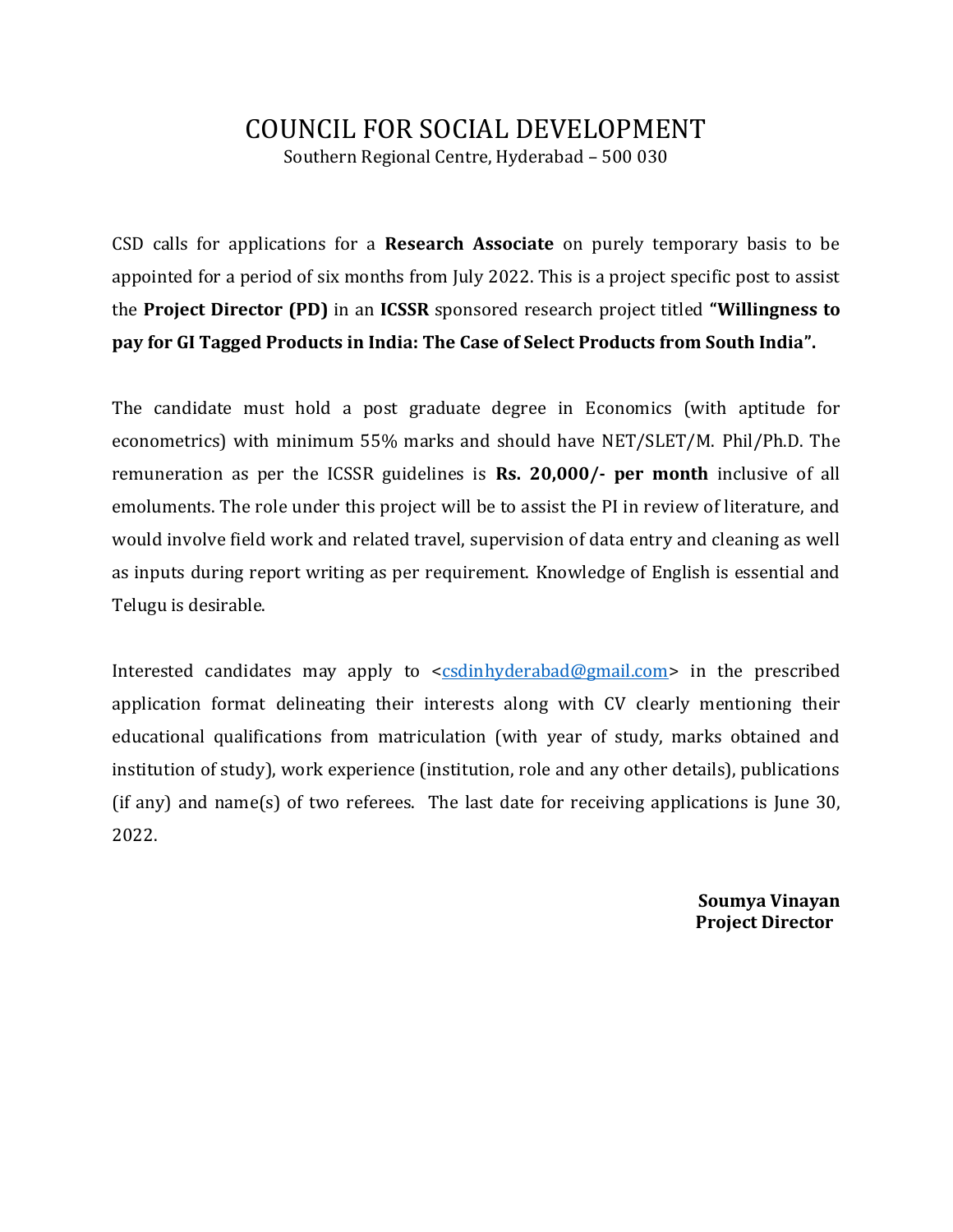## **APPLICATION FORM**

Post Applied for (as mentioned in the advertisement):

Name of the Project (as mentioned in the advertisement):

- 1. Name of the Candidate :
- 2. Age :
- 3. Gender :
- 4. Social Category :
- 5. Address for Correspondence:
- 6. Educational Qualification :

| Name of the<br>Course | <b>Institution of</b><br><b>Study</b> | Year(s) of<br><b>Study</b> | <b>Subjects</b> | <b>Marks Obtained</b><br>(in %) |
|-----------------------|---------------------------------------|----------------------------|-----------------|---------------------------------|
| SSC                   |                                       |                            |                 |                                 |
| Intermediate          |                                       |                            |                 |                                 |
| B.A.                  |                                       |                            |                 |                                 |
| M.A.                  |                                       |                            |                 |                                 |
| M. Phil               |                                       |                            |                 |                                 |
| Ph. D                 |                                       |                            |                 |                                 |
|                       |                                       |                            |                 |                                 |
|                       |                                       |                            |                 |                                 |